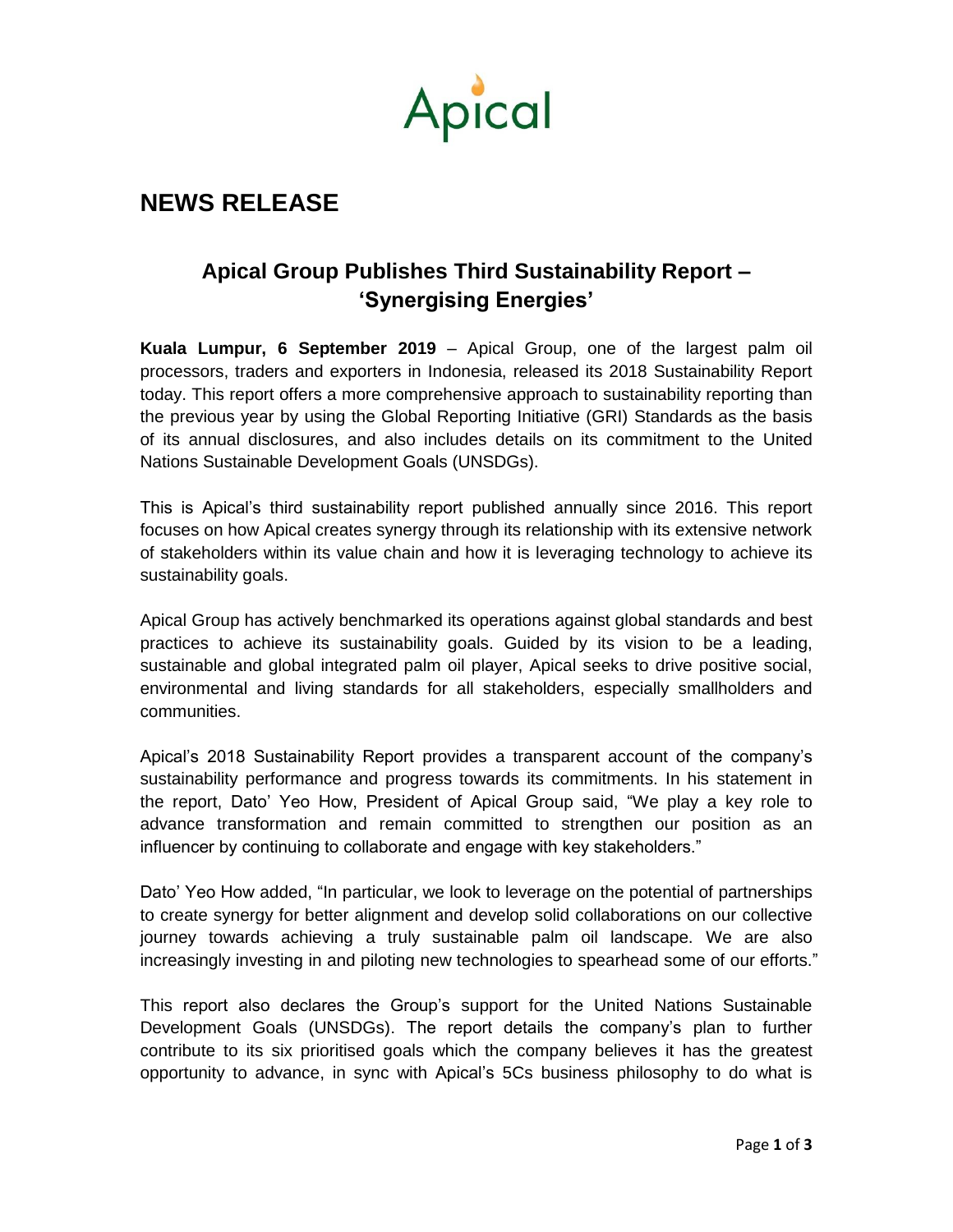

good for the community, country, climate and customer and only then it will be good for the company.

"Looking back on 2018, we are very proud of the progress we have achieved and the transformations we have impacted through our various initiatives. In particular, through Apical's flagship approach to supplier engagement, we have seen the impacts transparency and sincere engagement can achieve first-hand," added Dato' Yeo How.

Moving forward, Apical Group is focused on continuous improvement to build upon its current progress. As 2020 approaches, Apical plans to amplify its effort and activities to further drive positive change in the palm oil industry from within leading towards its extensive network chain. Addressing its own areas for improvement, the Group looks to strengthen its Sustainability Policy and supplier compliance to its policy, implement timebound action plans for policy compliance, and increase reporting on implementation progress through the development of a comprehensive social assessment framework by 2020.

Click here to read the **[Apical 2018 Sustainability Report.](https://www.apicalgroup.com/wp-content/uploads/2019/09/Apical-SR18_Standard_060919.pdf)**